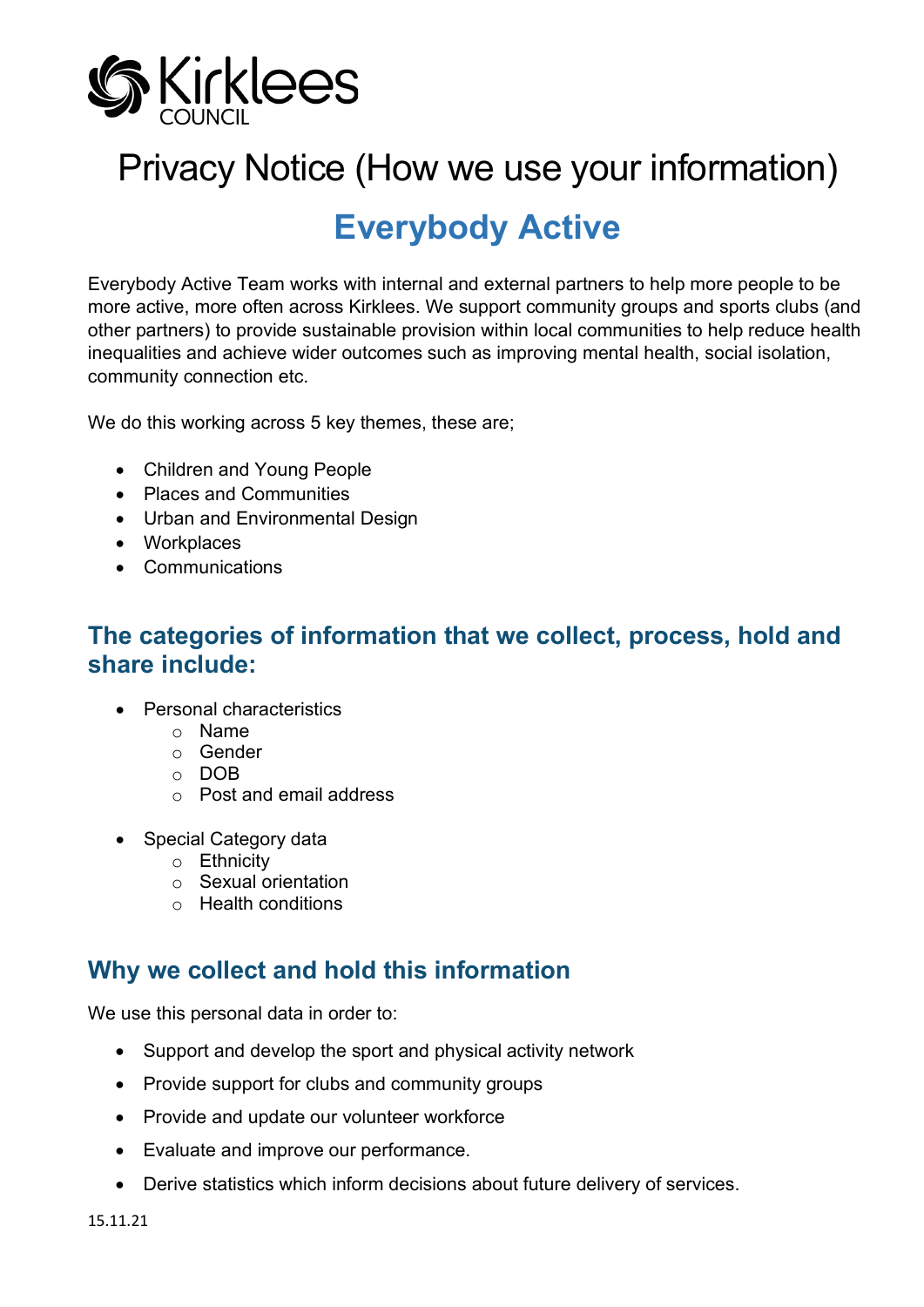

# **The lawful basis on which we use this information**

Under Article 6 of the UK General Data Protection Regulation (UK GDPR), the lawful bases we rely on for processing this information are:

6(a) Your consent. Most personal data will be collected under public task as we need it to provide this service to you. However, we will ask you some additional questions and you can choose whether or not to answer them (we will only collect this information with your consent). If you choose to give us this information and then change your mind, you can withdraw your consent for us to hold this information by emailing; everybody.active@kirklees.gov.uk

6(e) We need it to perform a public task.

These legal bases are underpinned by acts of legislation that dictate what actions can and should be taken by local authorities. This includes, but may not be limited to:

- Health and Social Care Act 2015
- Children's Act 1989

In order to do this work, we also need to collect some special category data.

This is personal data that needs more protection because it is sensitive. Under Article 9 of the UK General Data Protection Regulation (UK GDPR), the lawful bases we rely on for processing special category information are:

9(a) Your explicit consent. You are able to remove your consent at any time. You can do this by contacting: [everybody.active@kirklees.gov.uk](mailto:everybody.active@kirklees.gov.uk)

9(g) Reasons of substantial public interest (with a basis in law)

# **How we store your personal information**

Your information is safely stored on Kirklees Council's secure network drives.

15.11.21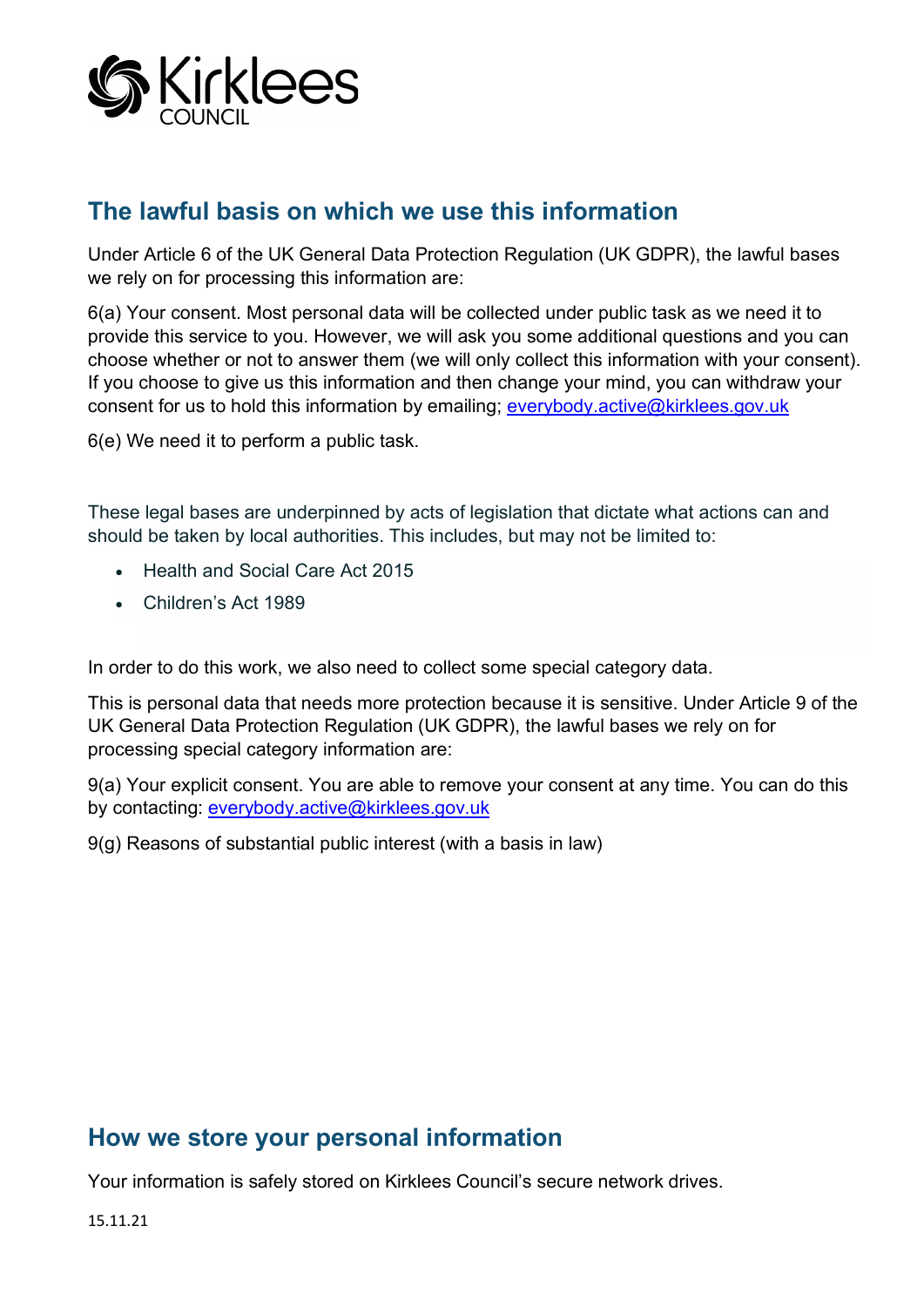

We keep your personal information and information about the support that has been provided in case of queries for:

- 6 years for groups data where support has been provided
- 7 years for any financial data relating to Everybody Active
- 1 year for any participant data linking to Everybody Active

After this time period we will then dispose your information by automatic electronic file deletion.

# **Who we may share your information with**

We may sometimes share the information we have collected about you where it is necessary, lawful and fair to do so. In each case we will only share the minimum amount of information, only when required, for the following reasons:

- To safeguard vulnerable children and adults.
- To identify and encourage good practice.

We may share this information with:

- Other services within Kirklees Council
- External organisations connected to the understanding and insight around your community and your physical activity behaviours who we anonymously report to

We do not share personal information about you with anyone else without consent unless the law and our policies allow us to do so.

# **Your data protection rights**

Under data protection law, you have a number of rights, including the right to have your records rectified and the right to ask for access to all the information the Council holds about you. These rights are listed in more detail on [Kirklees Council's data protection rights page](https://www.kirklees.gov.uk/beta/information-and-data/general-data-protection-regulation.aspx)

You are not required to pay any charge for exercising your rights. If you make a request, we have one month to respond to you.

Please contact us at [Data.protection@kirklees.gov.uk](mailto:Data.protection@kirklees.gov.uk) if you wish to make a request.

# **Further information**

If you would like further information about how we manage your data, please see the Kirklees [Council privacy notice.](https://www.kirklees.gov.uk/beta/information-and-data/how-we-use-your-data.aspx)

If you would like further information about this privacy notice, please contact: [Community.plus@kirklees.gov.uk](mailto:Community.plus@kirklees.gov.uk)

If you have any worries or questions about how your personal data is handled, please contact the Data Protection Officer at [DPO@kirklees.gov.uk](mailto:DPO@kirklees.gov.uk) or by ringing 01484 221000.